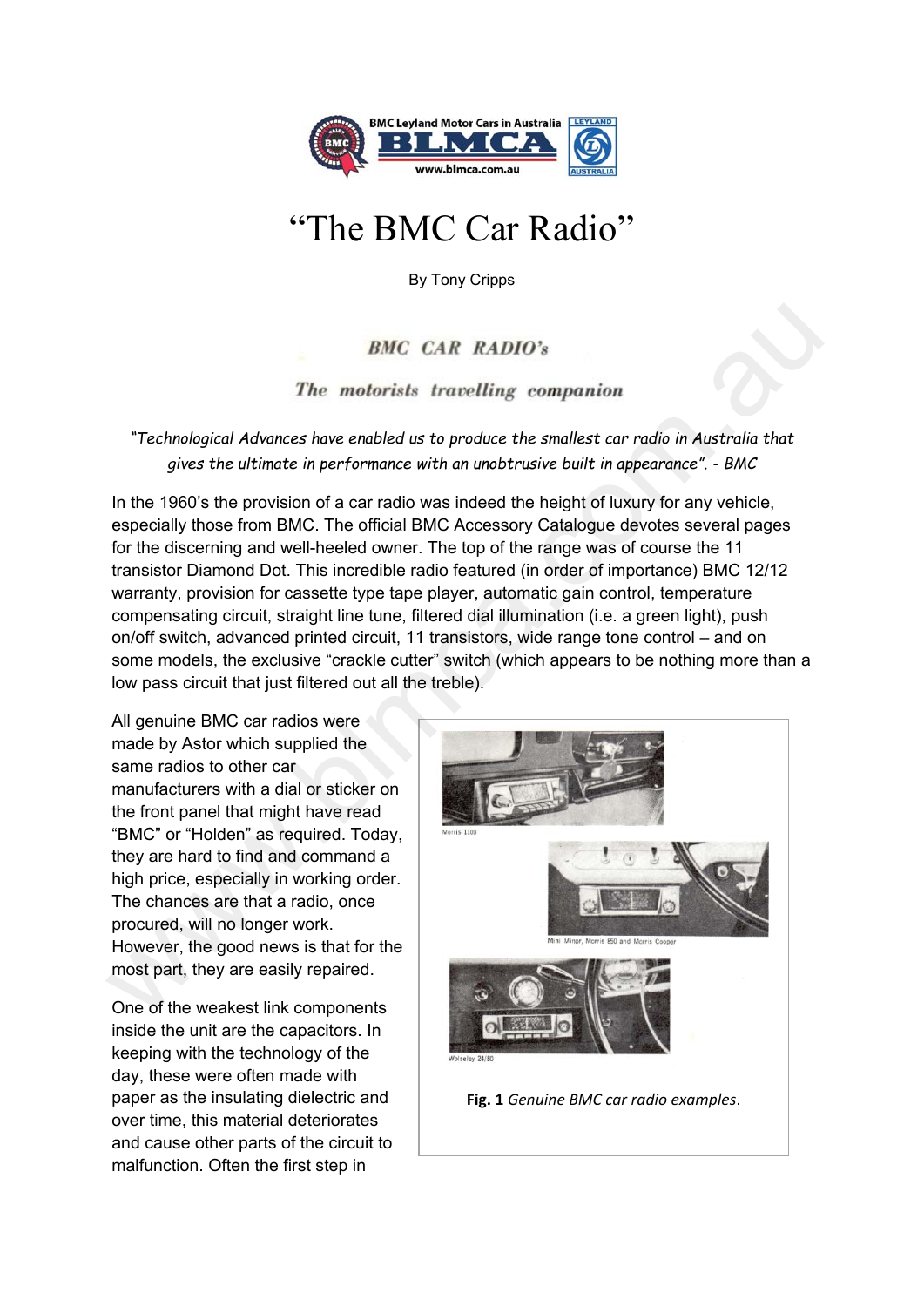repair is to identify those capacitors which show visible signs of leakage and replace them with modern equivalents, or if time permits, all the capacitors can be replaced.

The next port of call are the resistors – often made from carbon, which sometimes fall to pieces upon touching them. Resistors can also be easily replaced with modern equivalents for only a couple of dollars.

If these efforts do not restore sound, then the chances are that the semi-conductors may be at fault. This is where problems arise. In the 1960's, transistors were manufactured from the element Germanium. For scientific reasons, it is best to make such devices "positive" polarity and you will find that may of the transistors in these old radios are Germanium PNP type – impossible to purchase these days. Later, transistors were made from Silicon and a late advertisement for a BMC radio features "the latest type silicon type transistors" which would impress the prospective owner. Silicon is more stable than Germanium and this is why those older radios with Germanium transistors often featured a "temperature compensating circuit" to allow for the change in characteristics of these devices as they heated up. The only option for repair is to find another radio for parts if a replacement transistor is required.

There are two particularly important transistors in the radio – the main power transistors, often visible bolted to the outside of the case which is used as a heat sink. Should a previous owner have used the wrong impedance speaker, or connected the speaker wires together, then these transistors will be almost certainly burnt out and some hunting around will be needed to get working ones installed.

Service information for most of these radios can sometimes be found on the internet. These service sheets often provide a full circuit diagram and procedure for adjustment. Adjusting the internals of the radio is possible and is relatively easy but requires a signal generator and oscilloscope. The best adjustment for the average owner is to just trim the aerial using the external trimming knob. This has to be done with the radio installed in the vehicle with the aerial extended and the radio tuned to a weak station with the volume up high. The reason for the weak station and high volume is that should you tune in a strong station, you will find that the trimmer doesn't do very much. This is due to the action of the "automatic gain control (AGC)" mentioned above. Because car radio reception can be variable, the designers concocted a clever scheme to automatically increase the gain (i.e. the volume) of the unit if the signal being received got weaker. This evened out the volume so that music would not fade in and out as you motored along past buildings and behind hills etc. Now, if you try to adjust the trimmer for maximum volume on a strong station at low volume, the AGC will take over and you won't notice any change in volume as you adjust the trimmer. You have to use a weak station with the volume high so that the AGC is already maxed out in order to get the best trimmer position. element Germanium. For scientific reassons, it is best to make such devices "positive" polarity may of the transistors in these old radios are Germanium PNP type – impossible to purchase these days. Later, transistors were

The other very important issue for today's prospective owner of such a radio is the speaker. These radios were designed to drive a 15 ohm speaker. These can no longer be purchased. Plessey Rola, who made the speakers originally, have stopped production of this type of speaker and have no stock. Modern speakers are usually 4 or 8 ohms. It is important to never connect a speaker of lower resistance to the output of a radio designed for 15 ohms. Doing so will cause the power transistors to overheat and burn out. If no 15 ohm speaker can be found, it is possible to use an 8 ohm speaker, or even a 4 ohm speaker if a resistor is put in series with the speaker wire so that the total will be 15 ohms. A fairly large wattage